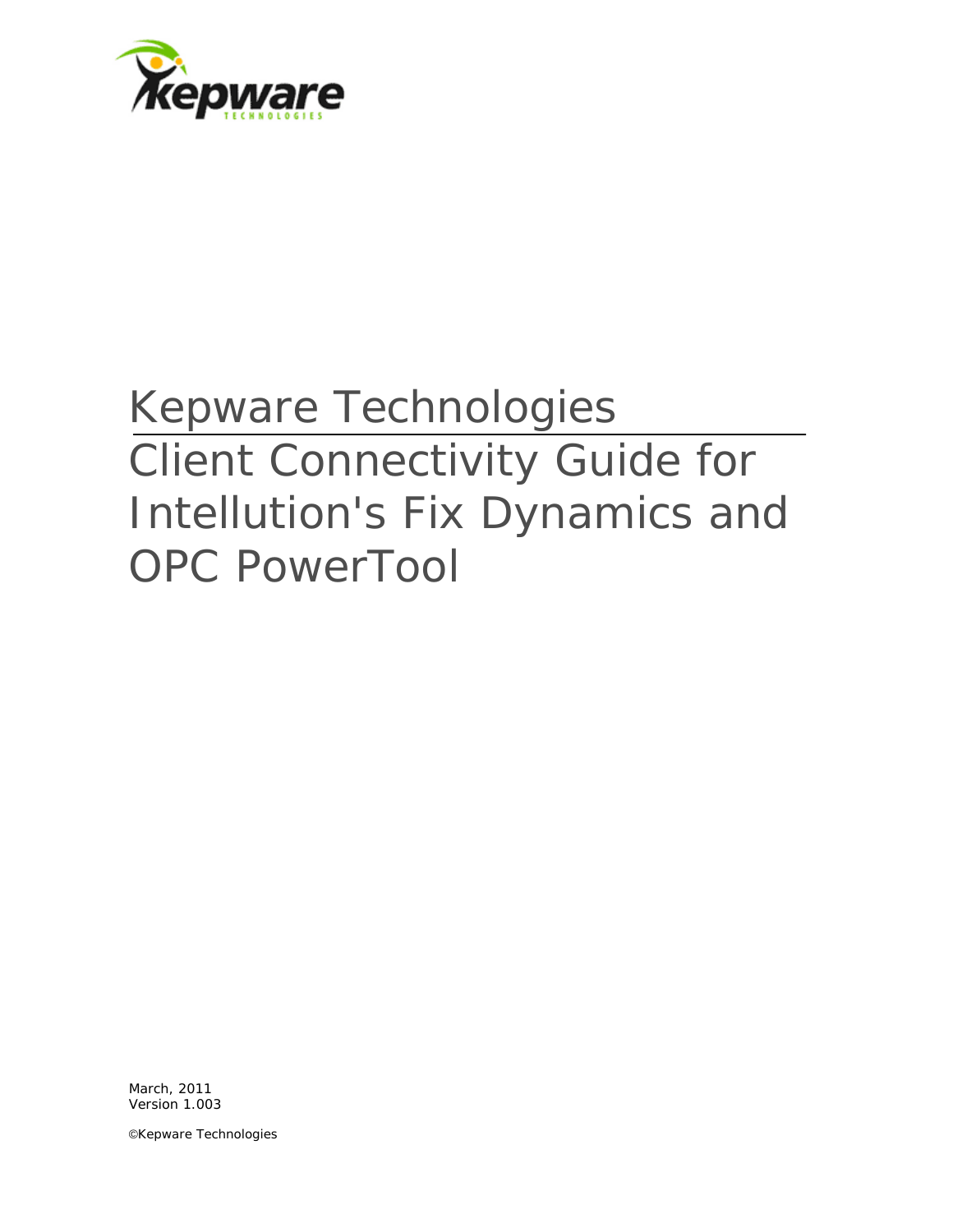## Table of Contents

| 1. |                                                                         |  |  |
|----|-------------------------------------------------------------------------|--|--|
| 2. | Using Intellution's Fix Dynamics ® and OPC PowerTool® as OPC Clients  1 |  |  |
|    | 2.1                                                                     |  |  |
|    | $2.2^{\circ}$                                                           |  |  |
|    | 2.3                                                                     |  |  |
|    | 2.4                                                                     |  |  |
|    | 2.5                                                                     |  |  |
|    | 2.6                                                                     |  |  |
| 3. |                                                                         |  |  |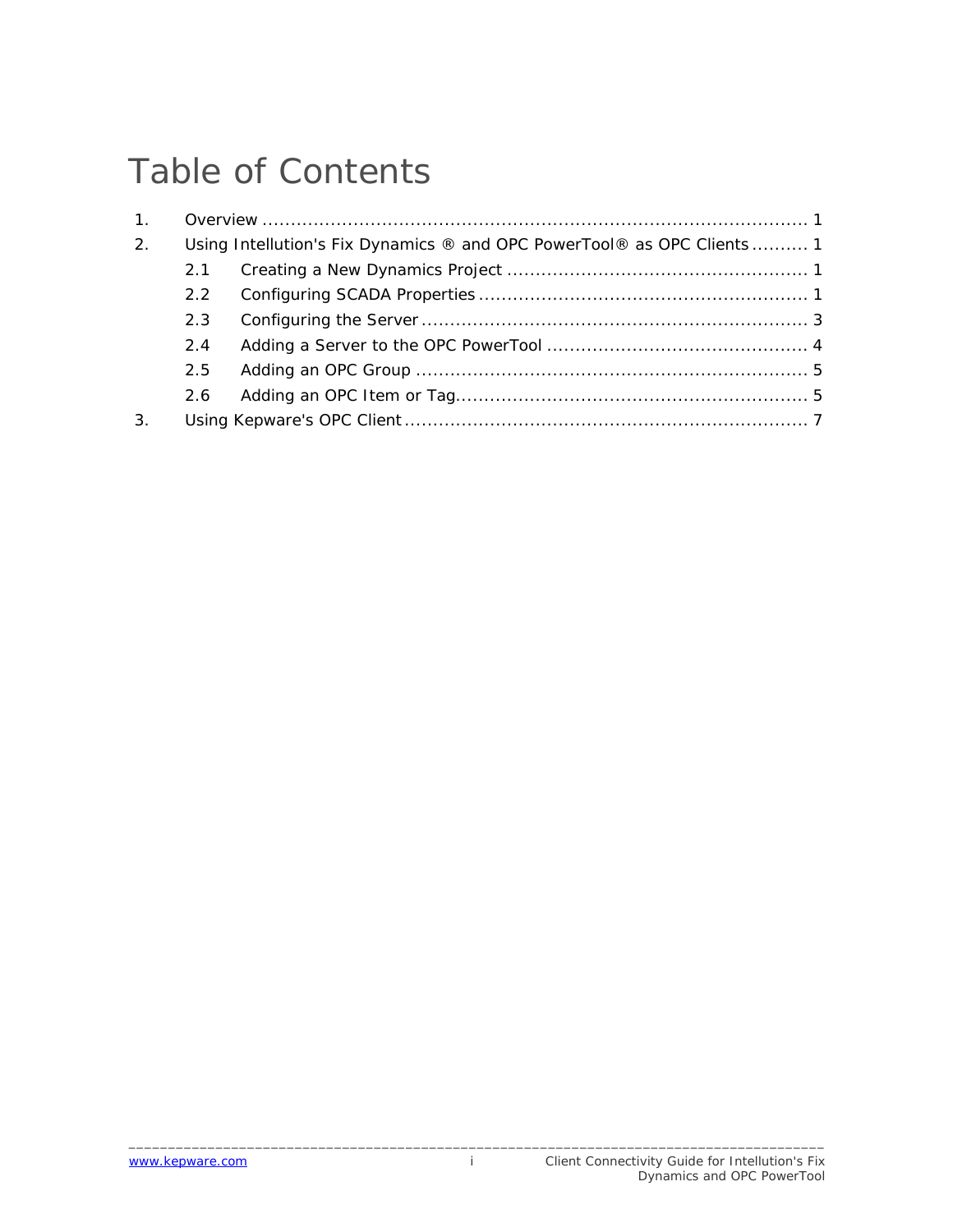#### <span id="page-2-0"></span>**1.Overview**

This document intends to discuss how to use Intellution's Fix Dynamics and OPC PowerTool to create an OPC connection to the server.

**Note:** Although Fix Dynamics will run on any 32-bit operating system, OPC PowerTool must be used on a Windows NT-based platform.

## **2.Using Intellution's Fix Dynamics ® and OPC PowerTool® as OPC Clients**

- 2.1 Creating a New Dynamics Project
	- 1. To start, open **Dynamics** and then create a new project.

| Intellution Dynamics WorkSpace (Configure)                                                                                                                                                                                                                                                                                                                                                                                                                                                        | $\Box$ olx       |
|---------------------------------------------------------------------------------------------------------------------------------------------------------------------------------------------------------------------------------------------------------------------------------------------------------------------------------------------------------------------------------------------------------------------------------------------------------------------------------------------------|------------------|
| WorkSpace<br>$E$ dit<br>Object<br>$\vee$ iew<br>File<br>Insert<br>Format<br>Window<br>$H$ elp                                                                                                                                                                                                                                                                                                                                                                                                     |                  |
| 8889888 <u>261</u><br>전세 B 조 & & # E 2 A A                                                                                                                                                                                                                                                                                                                                                                                                                                                        |                  |
| 이어버티                                                                                                                                                                                                                                                                                                                                                                                                                                                                                              |                  |
| untitled1.grf<br><b>E-BEREY</b>                                                                                                                                                                                                                                                                                                                                                                                                                                                                   |                  |
| <mark>3</mark> Alarm History<br><u>. A</u> Database Manager<br><b>Documents</b><br>Ĥ<br><b>E</b> Dynamo Sets<br><b>in a</b> FIX Recipes<br><b>मे</b> Globals<br><b>E</b> Help & Information<br>- <mark>蘭</mark> Historical Assignment<br>白   1/0 Drivers<br>—‼ <sub>∎</sub> opc<br>₩ Mission Control<br><b>A</b> Pictures<br>및 LocalAsBackup<br>冥 LocalAsPrimary<br>g NetworkStatusDisplay<br>图 NetworkStatusRedundancyDisplay<br><b>©</b> untitled1<br>Reports<br>Schedules<br><b>E</b> Security |                  |
| <b>Ex System Configuration</b>                                                                                                                                                                                                                                                                                                                                                                                                                                                                    |                  |
| For Help, press F1                                                                                                                                                                                                                                                                                                                                                                                                                                                                                | NUM<br>Configure |

#### 2.2 Configuring SCADA Properties

1. In **Intellution Dynamics WorkSpace**, expand the **FIX** tree list. Then, locate and select **System Configuration**.

\_\_\_\_\_\_\_\_\_\_\_\_\_\_\_\_\_\_\_\_\_\_\_\_\_\_\_\_\_\_\_\_\_\_\_\_\_\_\_\_\_\_\_\_\_\_\_\_\_\_\_\_\_\_\_\_\_\_\_\_\_\_\_\_\_\_\_\_\_\_\_\_\_\_\_\_\_\_\_\_\_\_\_\_\_\_\_\_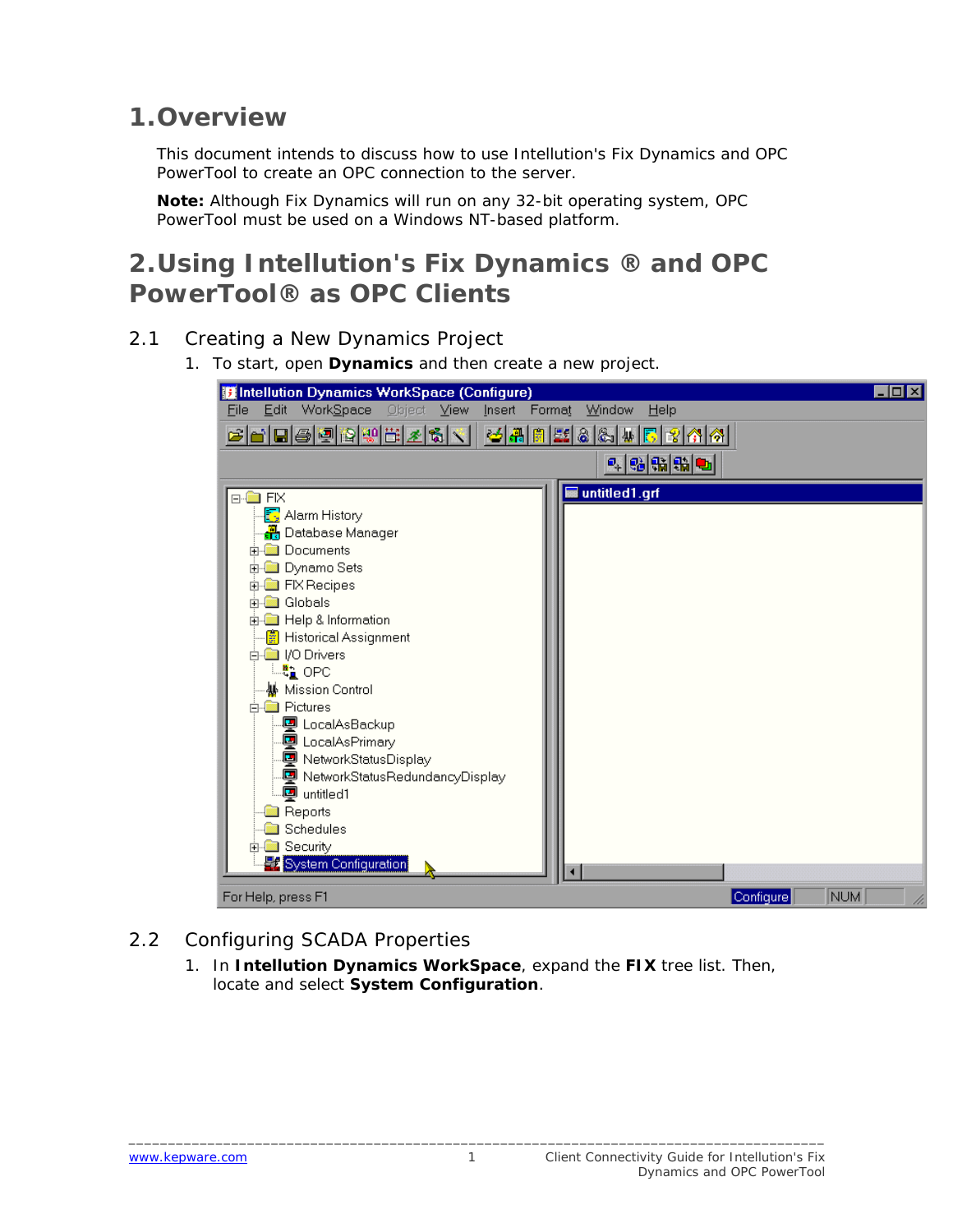2. In **SCU-FIX**, click **Configure** | **SCADA**.

| SCU-FIX             |                             |
|---------------------|-----------------------------|
| Configure<br>Eile   | Help                        |
| SCADA               | iguration File for Node FIX |
| Paths               |                             |
| Alarms              |                             |
| Network             | DDE: FIX                    |
| Segurity            | <b>B: DATABASE</b>          |
| $SQL$               | rsion: 2.1 Build 1121       |
| Tasks               |                             |
| Alarm Area Database |                             |
| Auto Alarm Manager  |                             |
| Local Startup       |                             |
|                     |                             |
|                     |                             |
|                     |                             |
|                     |                             |
|                     | г                           |
|                     |                             |
|                     |                             |
|                     |                             |
|                     | es<br>420                   |
|                     |                             |

- 3. In **SCADA Configuration**, locate **SCADA Support** and then select **Enable**.
- 4. Leave **Database Name** at its default setting "DATABASE".

| <b>SCADA Configuration</b>                         |                              |  |  |
|----------------------------------------------------|------------------------------|--|--|
| <b>Database Definition</b><br><b>SCADA Support</b> |                              |  |  |
| C Enable C Disable                                 | Database Name: DATABASE<br>? |  |  |
| 1/0 Driver Definition                              |                              |  |  |
| 1/0 Driver Name: SIM - Simulation Driver           | $\frac{2}{3}$                |  |  |
| Configured I/O Drivers                             |                              |  |  |
| <b>SIM - Simulation Driver</b>                     | Add                          |  |  |
|                                                    | Configure.                   |  |  |
|                                                    | Setup                        |  |  |
|                                                    | <b>Delete</b>                |  |  |
| <b>Backup SCADA</b>                                |                              |  |  |
| SCADA Name:                                        |                              |  |  |
| Cancel<br><b>OK</b>                                | <b>Help</b>                  |  |  |

5. In **I/O Driver Name**, click the question mark icon to browse the list of available drivers.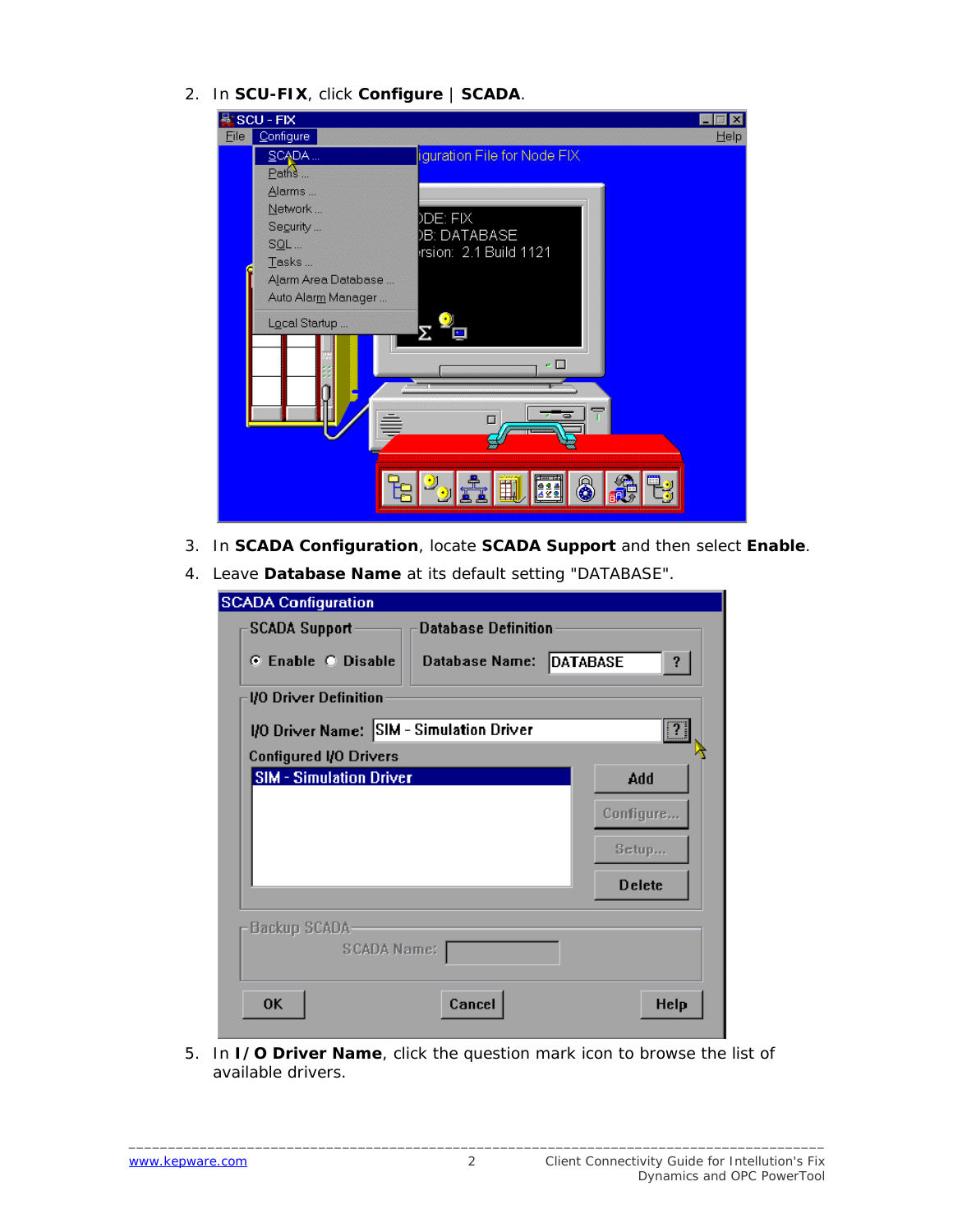<span id="page-4-0"></span>6. Select **OPC - OLE for Process Control Client 7.11**, and then click **OK**.

| Drivers available                                                                  |        |
|------------------------------------------------------------------------------------|--------|
| <b>DPC - OLE for Process Control Client 7.11</b><br><b>SIM - Simulation Driver</b> |        |
| 0K                                                                                 | Cancel |

7. Next, click **Add**.

| <b>SCADA Support</b>                      | <b>Database Definition</b>                                          |                         |
|-------------------------------------------|---------------------------------------------------------------------|-------------------------|
| <b>G</b> Enable C Disable                 | <b>Database Name: DATABASE</b>                                      | $\overline{\mathbf{r}}$ |
| <b>UO Driver Definition</b>               |                                                                     |                         |
|                                           | <b>I/O Driver Name:</b> OPC - OLE for Process Control Client 7.11 ? |                         |
| <b>Configured I/O Drivers</b>             |                                                                     |                         |
| OPC - OLE for Process Control Client 7.11 |                                                                     | Add                     |
|                                           |                                                                     |                         |
|                                           |                                                                     | Configure               |
|                                           |                                                                     | Setup                   |
|                                           |                                                                     | <b>Delete</b>           |

**Note:** The driver should now be visible in the **Configured I/O Drivers** field.

- 2.3 Configuring the Server
	- 1. In **Configured I/O Drivers**, select the newly-configured driver. Then, click **Configure**.

| <b>C</b> Use Local Server<br><b>C</b> Use Remote Server                                                                                                                                                                                                                                                                                                                                                 | Remote machine name or TCP/IP address: |
|---------------------------------------------------------------------------------------------------------------------------------------------------------------------------------------------------------------------------------------------------------------------------------------------------------------------------------------------------------------------------------------------------------|----------------------------------------|
| To run the User Interface, you must first<br>connect to an 1/0 Driver OLE Automation<br>Server.<br>If you want to connect to the server on this<br>machine, select "Use Local Server".<br>If you want to connect to a server on another<br>machine, select "Use Remote Server" and<br>enter the machine name, or a TCP/IP address<br>of the machine that has the server that you<br>want to connect to. | <b>El-Network</b>                      |
| You can use the tree browser to help select a<br>remote machine name.                                                                                                                                                                                                                                                                                                                                   |                                        |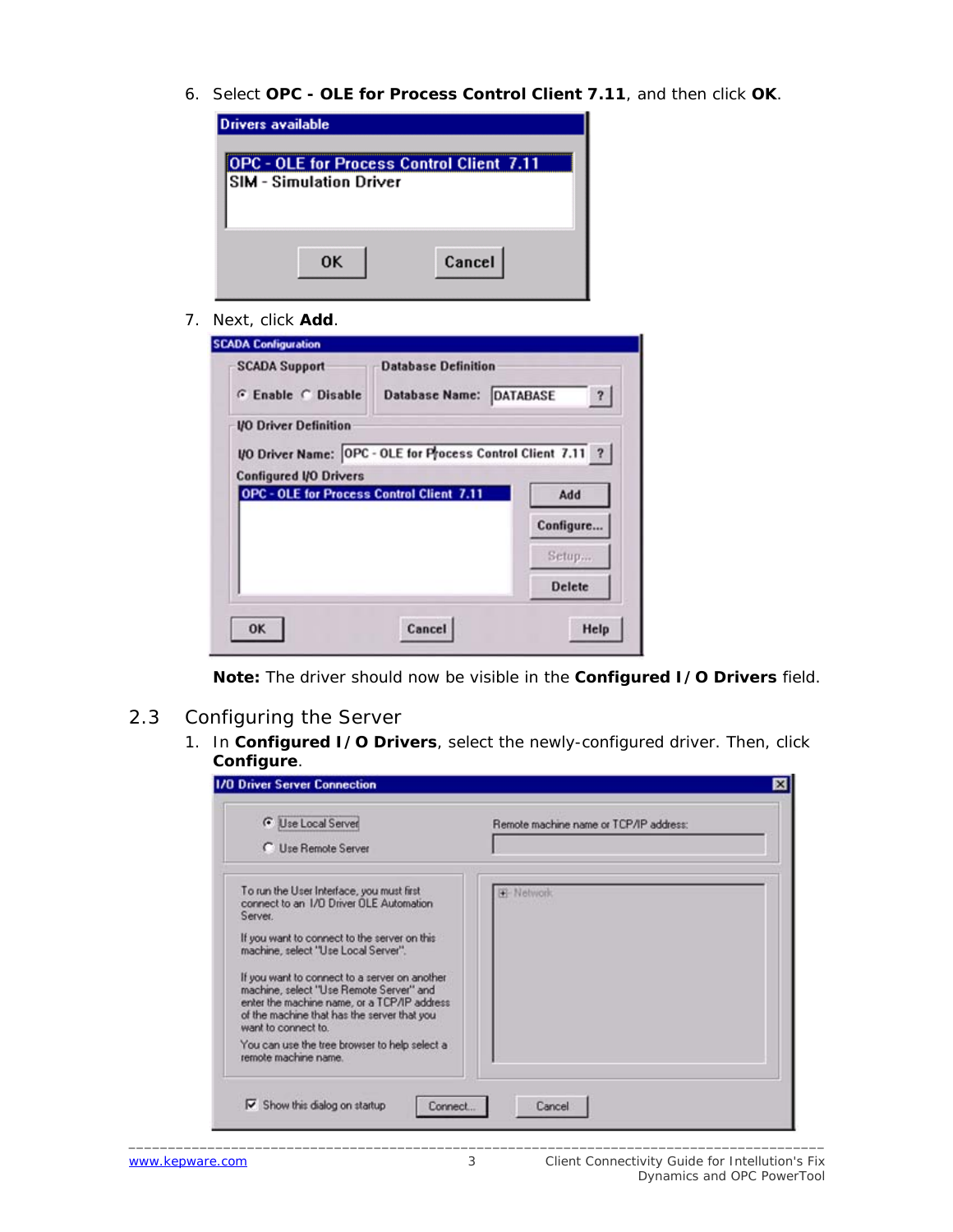- 2. In **I/O Driver Server Configuration**, select **Use Local Server**. Then, click **Connect**.
- <span id="page-5-0"></span>2.4 Adding a Server to the OPC PowerTool
	- 1. In **PowerTool**, click the **Add OPC Server** icon.

| D:\PROGRAM FILES\FIX\Untitled.opc - PowerTool<br>Display Mode Options<br>Edit View<br>Help<br>File                                                                                                                                                                                                                                                                                              | EOX                |
|-------------------------------------------------------------------------------------------------------------------------------------------------------------------------------------------------------------------------------------------------------------------------------------------------------------------------------------------------------------------------------------------------|--------------------|
| $\mathcal{B}[\mathbf{E} \mathbf{E} \mathbf{\varnothing}]$<br>鉴<br>団<br>$\frac{1}{2}$ $\frac{1}{2}$ $\frac{1}{2}$ $\frac{1}{2}$ $\frac{1}{2}$ $\frac{1}{2}$ $\frac{1}{2}$ $\frac{1}{2}$ $\frac{1}{2}$ $\frac{1}{2}$ $\frac{1}{2}$ $\frac{1}{2}$ $\frac{1}{2}$ $\frac{1}{2}$ $\frac{1}{2}$ $\frac{1}{2}$ $\frac{1}{2}$ $\frac{1}{2}$ $\frac{1}{2}$ $\frac{1}{2}$ $\frac{1}{2}$ $\frac{1}{2}$<br>图 | P<br><b>Bununi</b> |
| <sup>‼</sup> ≧ OPC<br>OPCDrv OLE for Frocess Control Client, Version 7.11<br>Name:                                                                                                                                                                                                                                                                                                              |                    |
|                                                                                                                                                                                                                                                                                                                                                                                                 |                    |
| 10<br>Number of Server:                                                                                                                                                                                                                                                                                                                                                                         |                    |
| 10<br>Number of Groups:                                                                                                                                                                                                                                                                                                                                                                         |                    |
|                                                                                                                                                                                                                                                                                                                                                                                                 |                    |
| 10<br>Number of Items                                                                                                                                                                                                                                                                                                                                                                           |                    |
|                                                                                                                                                                                                                                                                                                                                                                                                 |                    |
| Add a new OP Add OPC Server                                                                                                                                                                                                                                                                                                                                                                     | NUM                |

2. Next, select an OPC server from the browser window. Then, click **OK**. In this example, "KEPware.KEPServerEx.V4" is selected.

| Select an OPC Server            |
|---------------------------------|
|                                 |
| KEPware.KEPServerEx.V4          |
|                                 |
|                                 |
|                                 |
|                                 |
|                                 |
| Selected Server's Description:  |
| KEPware Enhanced OPC/DDE Server |
| OK<br>Cancel                    |
|                                 |

- 3. In **Server Name**, specify a name for the server. In this example, "Server1" is used.
- 4. In **Description**, enter a short description of the server for identification purposes. In this example, "KEPware Enhanced OPC/DDE Server" is used.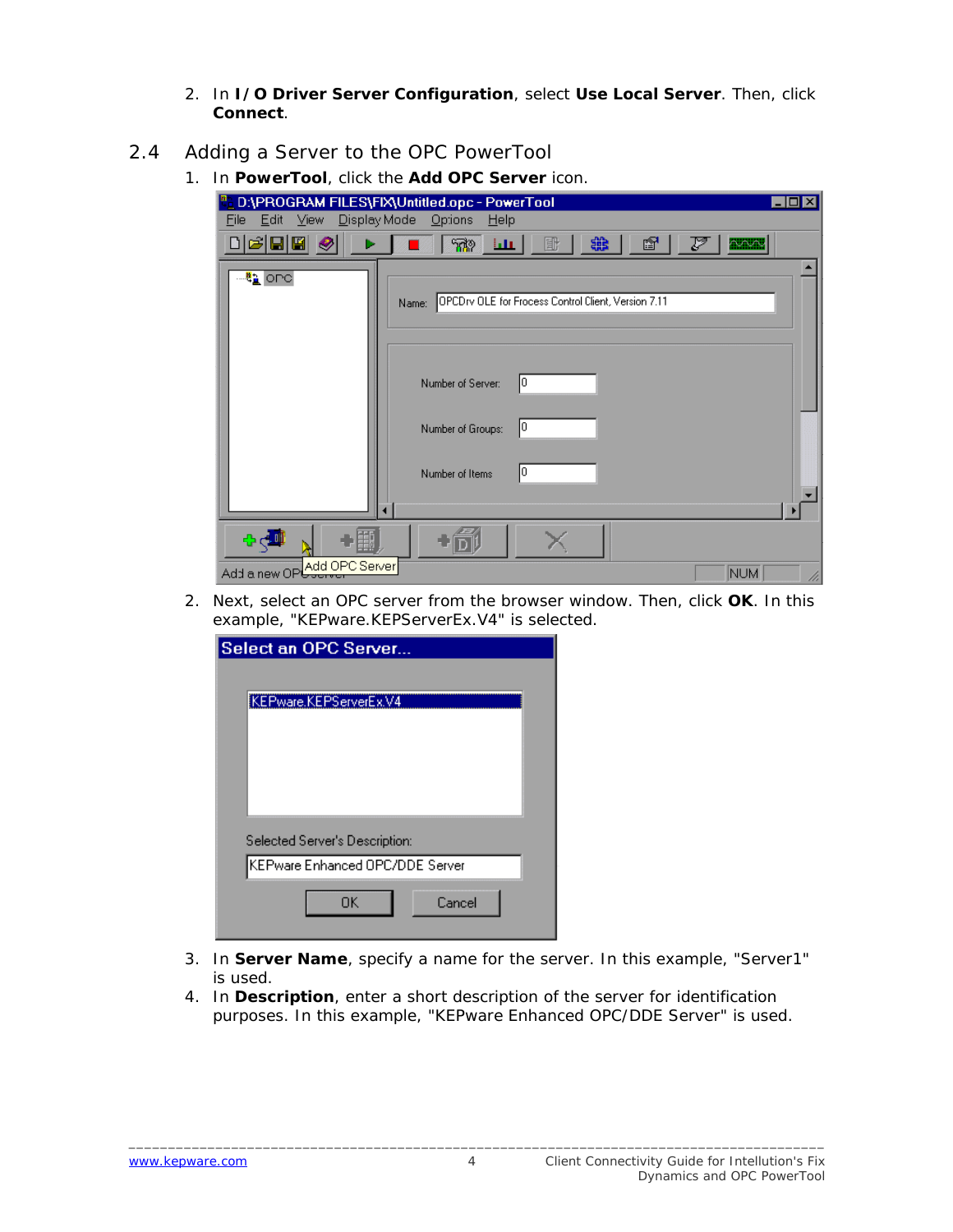- <span id="page-6-0"></span>5. Next, check **Enable**. If left unchecked, users will be unable to communicate with devices in the server.
- 6. Leave the rest of the options at their default settings. Do not check **Save on Disconnect**, as this is a function that KEPServerEX does not support.
- 2.5 Adding an OPC Group
	- 1. Next, click the **Add Group** icon.

| Edit ⊻iew<br>File                      | D:\PROGRAM FILES\FIX\Untitled.opc - PowerTool<br>Display Mode Octions<br>Help                                       |    |
|----------------------------------------|---------------------------------------------------------------------------------------------------------------------|----|
| H<br>G                                 | 龜<br>P<br>$\mathcal{R}$<br>勖<br>ft<br>-litr                                                                         |    |
| ⊟ LA OPC<br><mark>∰</mark> Server1     | Server1<br>Enable $ \nabla $<br>Server Name:<br>KEPware Enhanced OPC/DDE Server<br>Description:                     |    |
|                                        | OPC Serve: Connection Settings:<br>KEPware.KEPServerEx.V4<br>FrogID:<br>Server Connection:<br>Local                 |    |
|                                        | Remote Machine Name:<br><b>OPC Serve: Persist Settings:</b>                                                         |    |
|                                        | □ Save on Disconnect<br><b>Clent Settings:</b><br>Ⅳ Send Messages to Event Window<br>FIX DBB 1/0 Address Delimiter: |    |
| ≎酣<br>$\div$ $\div$<br>Add a new group | <b>Add Group</b><br>NUM                                                                                             | ▼∣ |

- 2. In **Group Name**, enter a name for the group. In this example, "Group1" is used.
- 3. In **Description**, enter a short description of the group for identification purposes.
- 4. Next, check **Enable**. If left unchecked, users will be unable to communicate with the group or any attached items.
- 5. In **I/O Type**, select either **Synchronous** or **Asynchronous**. In this example, Asynchronous is selected.
- 6. In **Data Source**, select **Cache**. Cache reads are recommended because they are usually faster.
- 7. Next, set the **Update Rate**, **% Deadband**, and **Poll Rate** parameters as required by the project. For more information on these parameters, refer to the server help file.

#### 2.6 Adding an OPC Item or Tag

1. In **PowerTool**, click **Add Item**.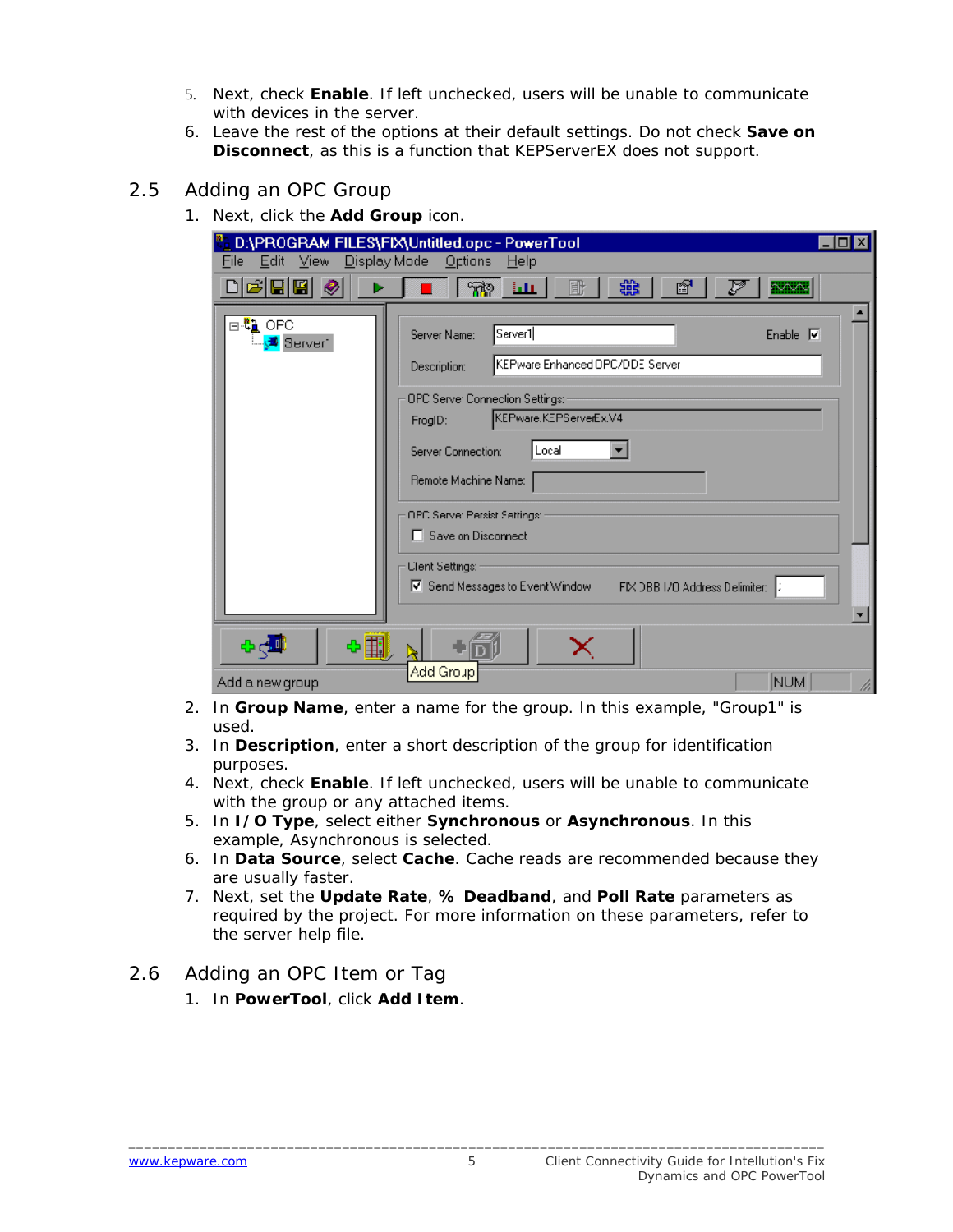| Edit View<br>Eile<br>$\mathfrak{S}[\mathbf{E}][\mathbf{E}]$<br>Ø       | D:\PROGRAM FILES\FIX\Untitled.opc - PowerTool<br>$-101\times$<br>Display Mode Octions<br><b>Help</b><br>龜<br>₽<br>$\mathbf{m}$<br>勖<br>é?<br><b>m</b><br><b>Participa</b>                         |
|------------------------------------------------------------------------|---------------------------------------------------------------------------------------------------------------------------------------------------------------------------------------------------|
| ⊟-Č <mark>â</mark> OPC<br>⊟-s <sup>3</sup> Server1<br><b>E.</b> Group1 | Enable V<br>Liroup1<br>Group Name:<br>Description:<br><b>JPC Group Communications Settings:</b>                                                                                                   |
|                                                                        | Update Nate:<br>Asynchronous<br>וכן<br>1/0 Type:<br>Data Source:<br>% Deadband.<br>IJ<br>l Cache<br>Asynchronous Communications Settings:<br>05:00<br>Poll Rate:<br>Finable Asynchronous Watchdog |
|                                                                        |                                                                                                                                                                                                   |
| ∻圓<br>$\mathbf{c}$<br>Add a new item                                   | Add Item<br>NUM                                                                                                                                                                                   |

- 2. In **Item Name**, enter a name for the item. In this example, "Item1" is used.
- 3. In **Description**, enter a short description of the item for identification purposes.
- 4. Next, check **Enable**. If left unchecked, users will be unable to communicate with the item.
- 5. Then, click **Browse Server**.

| D:\PROGRAM FILES\FIX\Untitled.opc - PowerTool                                                                                             | $\blacksquare$ $\blacksquare$ $\times$ |
|-------------------------------------------------------------------------------------------------------------------------------------------|----------------------------------------|
| Display Mode Options<br>Eile Edit View<br>$He$ lp                                                                                         |                                        |
| $\mathcal{C}[\mathbf{u} \mathbf{u}]$<br>$\bullet$<br>雛<br>348 山<br>毗                                                                      | ß<br>P<br><b>EUALAU</b>                |
| ⊟ <sup>.a</sup> n OPC<br>ltem1<br>Item Name:<br>⊟⊶s <sup>at</sup> Server1<br>⊟- <b>III</b> Group1<br>Description:<br>6 <sup>3</sup> Item1 | Enable $\nabla$                        |
| OPC Item Settings:<br>Item ID:<br>No Access Path<br>Access Path:                                                                          |                                        |
| ∥Server<br>Requested D atatype:<br>Client Settings:                                                                                       | Browse Server                          |
| Disable Outputs<br>п<br>$\Box$ Latch Data                                                                                                 |                                        |
| ◦圓<br>$\Phi$<br>×                                                                                                                         |                                        |
| For Help, press F1                                                                                                                        | NUM<br>h,                              |